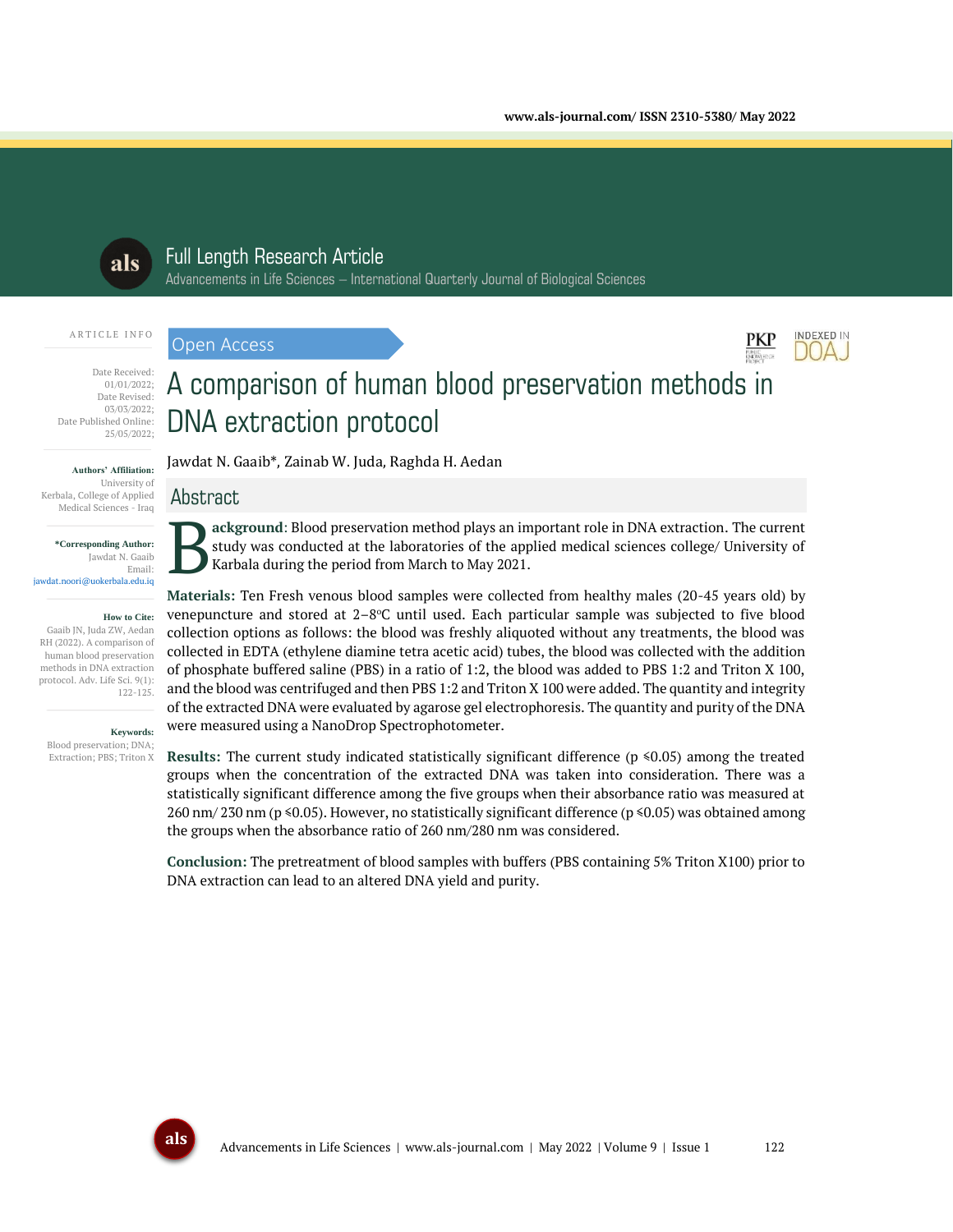# Introduction

The growing use of genomic sequencing studies in evolutionary theory and disease research necessitates the creation of vast amounts of pure genomic DNA free of protein and RNA contaminants [1]. Polymerase chain reaction (PCR), restriction endonucleases analysis, genotyping, variant detection, genetic anomalies identification, epigenetic analyses, and a variety of preventive and diagnostic studies, all require the use of DNA of high quality [2]. Furthermore, when the DNA extraction improves in terms of speed and cost, it will become much more study friendly. Blood among different sources used for DNA extraction has become increasingly important in biological studies. Blood has become a crucial component of hematology, biochemistry, clinical research, and forensic studies. Because of the existence of white blood cells (WBCs) in blood, it has become a major source for genomic DNA [3]. The relevant components of biological samples, including blood, may be extracted after storage, and the best yield of those components is reached, due to efficient and effective processing of the samples. The faster the samples are processed, the higher the quality of the interested components extracted. Examples of the basic blood processing methods include freezing and splitting or separating blood into serum and clot [4]. The current study aimed to investigate the best processing conditions applied for blood samples before DNA extraction that can ultimately lead to higher DNA yield and purity.

## **Methods**

The current study was conducted at the laboratories of the college of Applied Medical Sciences /Karbala University, during the period from March to May 2021. All the procedures were per-formed according to the standard ethical guidelines. Ten Fresh venous blood samples were collected from healthy males (20-45 years old) by venipuncture. Each particular blood sample (200 µl) was subjected to five blood collection options as follows: the blood was freshly aliquoted (group T1), the blood was collected in EDTA (ethylene diamine tetra acetic acid) tubes (group T2), the blood was collected with the addition of PBS in a ratio of 1:2 (group T3), the blood was added to PBS in a ratio of 1:2 containing 5% Triton X 100 (group T4), the blood was centrifuged at 1,000 xg for 5 minutes at 4  $^{\circ}$ C, the supernatant was removed, and the blood was added to PBS in a ratio of 1:2 containing 5% Triton X-100. The gSYNC™ DNA Extraction Kit (Geneaid®) was utilized to obtain DNA from the blood samples of the participants. The procedure strictly followed the manufacturer's instructions. The quantity of isolated DNA was

evaluated by agarose gel electrophoresis. Three microliters of each DNA sample were electrophoresed on a 1.5% agarose gel stained with 5µl RedSafe, and the bands were visualized by UV transillumination. The concentration and purity of the extracted DNA were measured using a Spectrophotometer (NanoDrop) (Thermo Scientific, Inc.). Protein contamination was measured by the estimation of the 260/280 nm absorbance ratio, whereas 260/230 nm ratio was used to determine contamination by sugars, salts, and organic reagents.

#### **Statistical Analysis**

Statistical analysis of data was done by SPSS 24. Mean nucleic acids concentrations were obtained from the Nanodrop measurements as well as the absorption ratios of A260 nm/A230 nm and A260 nm/A280 nm. Significant differences were analyzed by Tukey's honestly significant difference and ANOVA (Post Hoc test).

#### Results

The current study indicated statistically significant differences ( $p \le 0.05$ ) among the groups of the study when the concentration of the extracted DNA was taken into consideration after applying different treatments for the collected blood. A statistically significant difference was observed when the mean of nucleic acid concentration of T1 (34.264±3.05) was compared with that of T2  $(42.851\pm3.21)$ ; the same findings were also obtained when the comparisons involved T1 with T3  $(44.65 \pm 1.00)$  and T1 with T5  $(45.03 \pm 0.88)$ . However, comparisons between the treated groups showed no statistically significant differences (Figure 1).



**Figure 1:** The mean concentration of the extracted nucleic acid after various treatment options. The different letters (a–b) above the bars indicate significant mean differences among each treatment group, according to Tukey HSD Post Hoc (p ≤0.05). The values are the means of ten replicates. Mean values are indicated by vertical bars ± SE of means.

Furthermore, the current work demonstrated presence of a statistically significant difference when comparing the five study groups with each other based on the ratio of absorbance calculated at 260 nm/ 230 nm ( $p \le 0.05$ ). The findings also indicated a significant difference when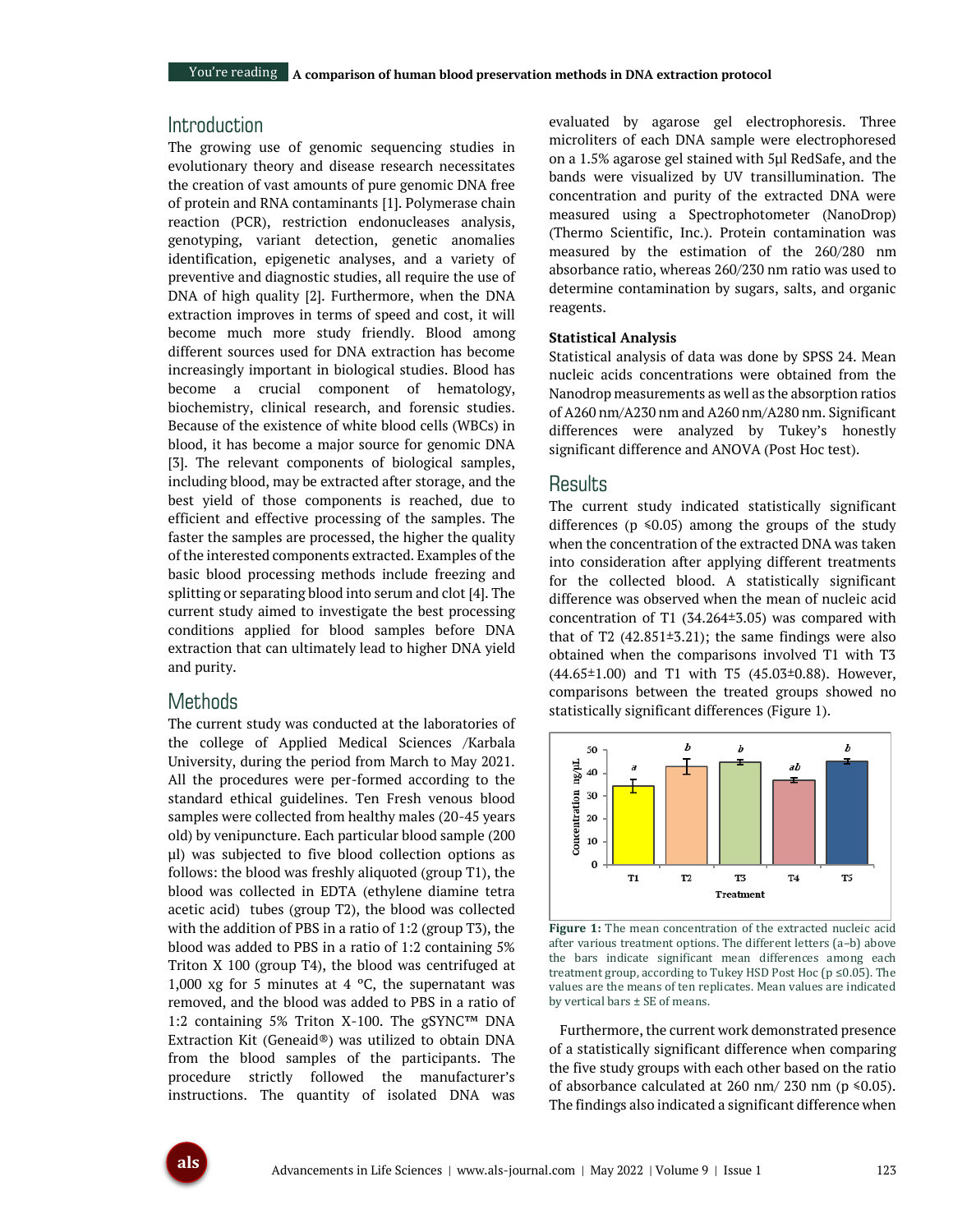pairwise comparisons within ANOVA data were exploited. The comparisons of T1 (1.192±0.15) with T3 (1.935±0.04), T1 with T5 (1.99±0.047), and T2 (1.49±0.05) with T5 (1.99±0.047) revealed statistically significant difference ( $p \le 0.05$ ) from the one hand, but all other comparisons showed no statistically significant difference from the other hand (Figure 2).



**Figure 2:** The absorbance ratio measured at 260 nm and 230 nm. The different letters (a–b) above the bars indicate significant mean differences among each treatment group, according to Tukey HSD Post Hoc ( $p \le 0.05$ ). Mean values are indicated by vertical bars ± SE of means.

This study also revealed that the highest absorbance ratio (1.838±0.018) measured at 260 nm/280 nm was reported in the treated group 2 (T2), while the lowest absorbance ratio (1.78±0.018) was in the treated group 5 (T5). No statistically significant differences were obtained when all study groups were compared to each other ( $p \le 0.05$ ) (Figure 3).



**Figure 3:** The absorbance ratio measured at 260 nm and 280 nm. the different letters (a–b) above the bars indicate significant mean differences among each treatment according to Tukey HSD Post Hoc ( $p \le 0.05$ ). Mean values are indicated by vertical bars  $\pm$  SE of means.

## **Discussion**

The integrity of DNA samples is critical for genetic studies to detect human diseases and examine gene activity in vivo [5]. For studying genetic diseases, DNA extraction, particularly from human leukocytes, and recovery after long-term storage are crucial [6]. DNA polymorphism research necessitates the use of intact and high-quality DNA. DNA integrity is influenced by a number of parameters, including storage temperature and hydration buffer. Both the quantity and

quality of the DNA obtained can be affected by the physical and chemical treatments used in DNA extraction [7]. The compatibility of the storage buffers with all subsequent analyses, including the extraction procedure, is critical for choosing the best storage buffers [8]. Ethylene diamine tetra acetic acid (EDTA) is a chelating agent can bind to metals via four carboxylate and two amine groups. It is frequently employed in detergents [9], food industries [10], and as an anticoagulant, among other applications in molecular biology, due to its great complexing ability for most metal ions [11]. When DNA was dissolved in large quantities of EDTA, it remained intact and did not degrade for long periods of time [12]. EDTA vacationers have been found to be the best for storing whole blood samples for long periods of time in a frozen state in a few trials [13]. Phosphate buffered saline solution contains a sodium chloride, sodium phosphate, and potassium phosphate salt that prevents osmosis by balancing the salt content around cells. In biological laboratories, PBS and similar buffered solutions are commonly used for cell washing, immunohistochemistry, and other cellular techniques [14]. Triton X-100 (TX100) is a non-ionic solvent that is often used to lyse cells to obtain cellular components, especially the proteins, as well as to permeabilize live cell walls for transfection [15]. However, if high volumes of Triton X100 are added or the cells are subjected to Triton X100 for an extended period of time, the cells will die [16].

To acquire a highest amount of genomic DNA from blood samples of goat, some researchers reported utilizing various detergents from different manufacturers (Arial, Tide, Active wheel, Rin, Henko stain Champion, and Ezee) [17]. The results of the present work were in accordance with a previous report in which a significant alteration in the quality of the extracted DNA was achieved when Triton X buffer was used [12]. Furthermore, prior findings showed that the DNA extracted using the detergent approach yielded much more DNA than the standard Phenol: Chloroform: Isoamyl alcohol method [18].

Various sample pre-treatment options, including PBS, EDTA, and Triton X reagents can affect the quality of the extracted DNA, thus leading to a more fruitful utilization of the sample for high throughput applications and extensive downstream processing. It appeared that the pretreatment of blood samples with PBS containing 5% Triton X100 prior to DNA extraction can improve the DNA yield and purity.

## Competing Interest

The authors declare that there is no conflict of interest regarding the publication of this paper.